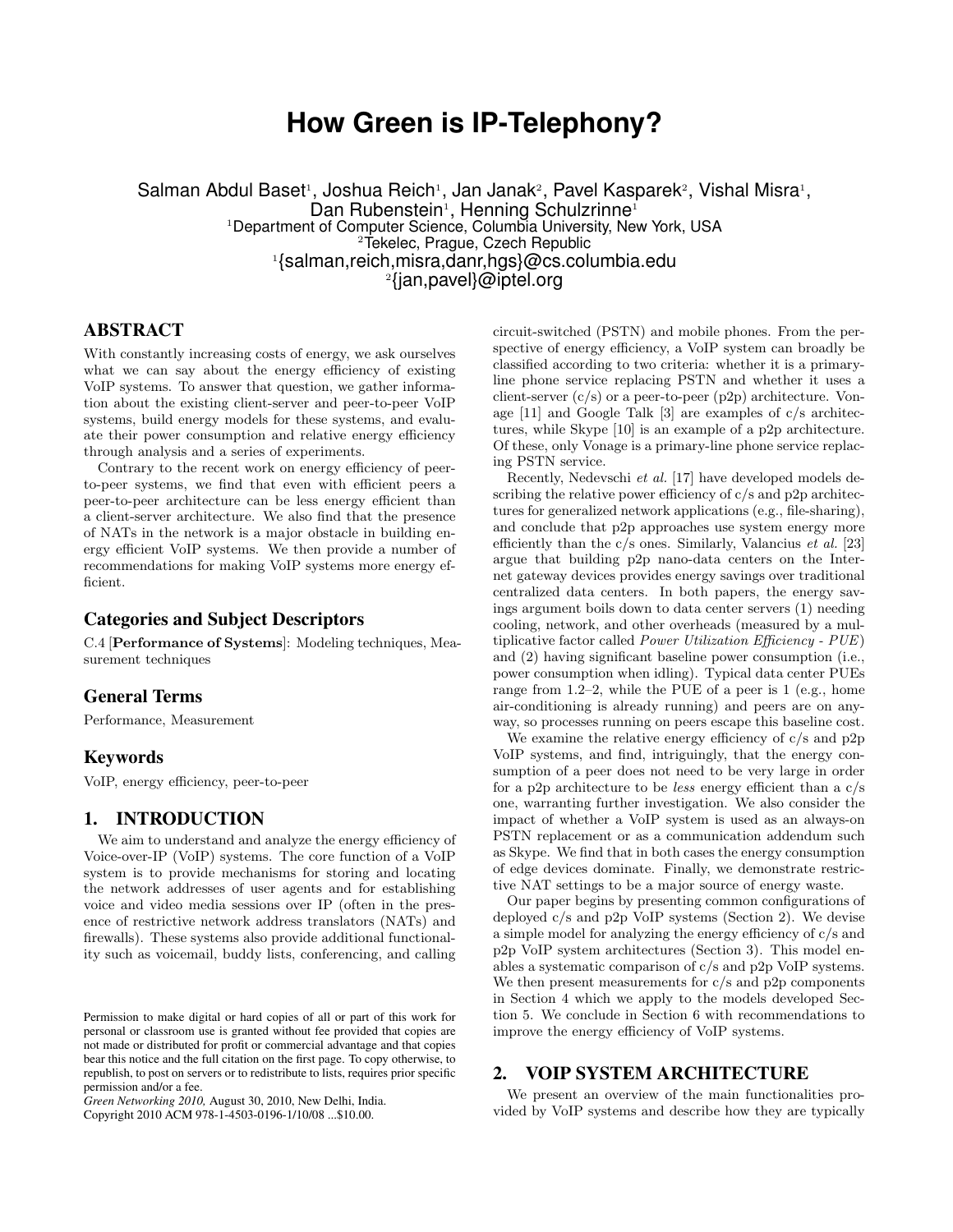

**Figure 1: C/S ITSP architecture.**

implemented in c/s and p2p VoIP systems. We then describe in more detail the architecture of a typical Internet telephony service provider (ITSP) and Skype, which are representative examples of c/s and p2p VoIP architectures, respectively.

The main functionalities in a VoIP system are:

- *•* **Signaling** storing and locating the reachable address of the user agents, and routing calls between user agents.
- *•* **NAT keep-alive** sending and processing user agent traffic to maintain state at the NAT devices for receiving incoming requests and calls.
- *•* **Media relaying** sending VoIP traffic directly between two user agents or through a relay. Relaying is necessary when one or both of the user agents are behind a restrictive NAT/firewall which prevents establishment of a direct VoIP connection.
- *•* **Authentication, authorization, accounting** verifying that a user agent is permitted to use the system and tracking usage for billing purposes.
- *•* **PSTN connectivity** Establishing calls between VoIP clients and PSTN phones using managed gateways.
- *•* **Other services** such as voicemail, buddy list storage, video calls, and conferencing.

Of the services listed above, signaling, NAT keep-alive, and media relaying lend themselves most easily to a p2p implementation. Consequently in VoIP systems (including Skype) of which we are aware, all but signaling, NAT keepalive, and media relaying functionality are implemented on centralized servers. As we will see in Section 5, the relative energy consumption of c/s and p2p VoIP systems will be determined by the relative efficiency of c/s and p2p implementations of signaling, NAT keep-alive, and media relaying.

## 2.1 C/S ITSP Architecture – T-ITSP

We surveyed three  $c/s$  ITSPs to obtain information about their server systems, subscriber populations and characteristics of the network traffic. Based on this survey, we present an overview of the largest of these whose architecture is typical for an ITSP. We refer to this ITSP as *T-ITSP* in order to preserve its anonymity.



**Figure 2: P2P VoIP architecture.**

T-ITSP uses an infrastructure based on open protocols, namely SIP [20] for signaling and RTP [19] for media. It uses a SIP proxy and registrar implementation based on SER [8]. The SIP registrar stores the reachable address of user agents, whereas the proxy server forwards signaling requests between user agents. Users access the system (e.g., place calls) predominantly through hardware SIP phones. Most such phones are audio-capable only, although some also support video. The vast majority of hardphones are connected to the broadband Internet through a home/office router, which is typically configured to act as a NAT/firewall. Over 90% of SIP signaling is done over UDP. User agents connect to SIP servers, perform SIP digest authentication, and register their reachable address every 50 minutes to receive incoming calls, a process we refer to as a *registration* event.

Because most existing NAT devices maintain UDP bindings for a short period of time [16], hardphones behind NATs need to periodically refresh the binding in order to reliably receive incoming calls. The hardphones achieve this by sending a SIP NOTIFY request every 15 s to the SIP server, which replies with a 200 OK response. While wasteful, method proved to be the only reliable way of maintaining NAT bindings.

To establish a call, the user agents send SIP INVITE requests to the SIP proxy servers, which then forward these requests to the destination user agents. The vast majority of hardphones are behind NATs/firewalls and a large proportion of these devices use default settings that prevent user agents from establishing direct VoIP calls. Consequently, T-ITSP needs to operate RTP relay servers to relay these calls, thereby consuming additional energy and network bandwidth. T-ITSP also maintains a number of PSTN servers for calling phones in the traditional telephone network. T-ITSP does not encrypt signaling or media traffic. Figure 1 illustrates T-ITSP's architecture.

#### *2.1.1 Traffic*

T-ITSP has a total subscriber base of 100 k users. The peak call arrival rate is 15 calls per second (*CPS*) and peak active calls in the system are 8000. Approximately 60% (or 4,800) of the peak calls were to subscribers within the ITSP; the rest being routed to PSTN/mobile phones. Hardphones register their network address with T-ITSP's SIP registrar every 50 minutes and send a SIP NOTIFY message every 15 s to maintain the NAT binding. For 100 k subscribers, these statistics imply that the SIP registrar needs to process 33 registration events and 6,667 NOTIFY events per second.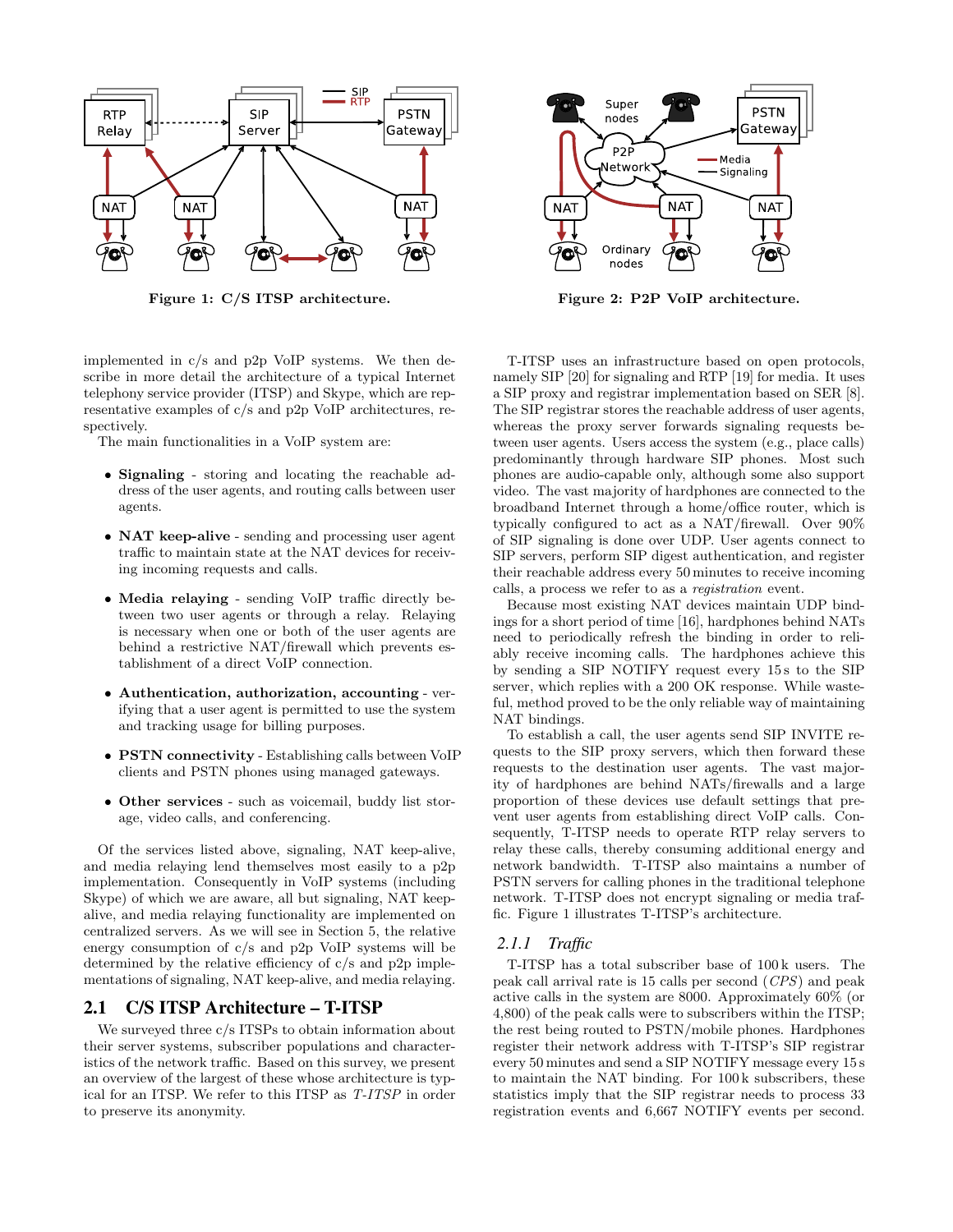| Feature        | T-ITSP      | Skype             |
|----------------|-------------|-------------------|
| User agents    | Hardphone   | Softphone         |
| Signaling      | Centralized | $P2P+Centralized$ |
| NAT keep-alive | Centralized | P2P               |
| Media relaying | Centralized | P2P               |
| <b>PSTN</b>    | Centralized | Centralized       |
| Voicemail      | Centralized | Centralized       |
| Buddy list     | Centralized | Centralized       |

**Table 1: Architecture: T-ITSP vs. Skype**

In Section 4, we extrapolate these peak numbers for a large subscriber base.

## 2.2 P2P VoIP Architecture – Skype

We present an overview of Skype [14] which is representative of a p2p VoIP system. Skype is not advertised as a primary-line phone service. There are two types of nodes in a Skype network, super nodes and ordinary nodes. The super nodes form the Skype overlay network, with ordinary nodes connecting to one or more super nodes. Super nodes, which are chosen for their unrestricted connectivity and high-bandwidth availability, are responsible for signaling, NAT keep-alive and media relaying. Skype encrypts signaling and media traffic to prevent super nodes from eavesdropping. Skype managed-servers provide functionality for authentication, buddy list and voicemail storage, and calling PSTN and mobile phones. Figure 2 shows an illustration of a p2p VoIP system. Table 1 compares the distributed and centralized features of the T-ITSP and Skype.

#### 3. POWER CONSUMPTION MODEL

We present a model for understanding the power consumption of c/s and p2p VoIP system architectures. We focus on signaling, NAT traversal, and media relaying as they are accomplished using managed servers in the former but through super nodes in the later. Let *N* be the total number of online ITSP subscribers and let  $\lambda_{INV}$  be the peak number of calls per second these subscribers make and *d* be the average call duration. These calls are either to other subscribers of the VoIP provider or to PSTN or mobile phones. Let  $p_v$  be the percentage of VoIP calls. Of these, let  $p_{relay}$ be the proportion of calls that need a relay.

## 3.1 Client-Server

As discussed in Section 2.1, a c/s VoIP architecture has dedicated servers for handling the signaling, NAT traversal, and media relaying traffic. Signaling traffic includes registration of user agent network addresses with the SIP registrar and call signaling for establishing media sessions. Let  $\lambda_{REG}$ and  $\lambda_{INV}$  denote the peak number of SIP registration events and calls per seconds, respectively, that *N* user agents generate. The NAT traversal traffic (SIP NOTIFY in T-ITSP) is sent by the user agents to refresh NAT bindings and ensuring reliable receipt of incoming calls. Let  $\lambda_{NAT}$  be the rate of these NAT traversal messages per second.  $\lambda_{NAT}$  will be significantly lower for signaling over TCP than over UDP. In most c/s VoIP systems, signaling and NAT traversal are handled on separate servers from those of media-relaying.

Let  $S(\lambda_{REG}, \lambda_{INV}, \lambda_{NAT}, PROTO)$  represent the number of signaling servers needed to handle the peak signaling and NAT traversal load under a particular transport protocol *PROTO*. The *PROTO* may be UDP, TCP, or TLS. An advantage of using permanent TCP connections between user agents and SIP servers is that it reduces the frequency of the traffic to maintain NAT bindings. However, maintaining hundreds of thousands of TCP or TLS connections on a server is costly in terms of the memory needed [21]. Let  $M(\lambda_{INV}, d, p_v, p_{relay})$  represent the number of media relay servers needed to relay calls. Let *w<sup>s</sup>* and *w<sup>m</sup>* denote respectively the wattage consumed by signaling and media servers at the peak load. Let *c* be the system's PUE and *r<sup>s</sup>* and *r<sup>m</sup>* be the redundancy factor used for signaling and media servers. Then the power consumed by the signaling and media-relay systems is given as follows:

$$
w_{c/s} = (Sw_s r_s + M w_m r_m)c \tag{1}
$$

#### 3.2 Peer-to-Peer

Recall from Section 2.2 that there are two types of nodes in a p2p communication system, (1) super nodes that forward signaling and routing traffic from other super nodes and ordinary nodes, and relay a call between nodes with restrictive network capacity (2) ordinary nodes that do not participate in the overlay routing and connect to one or more super nodes. Let  $N<sub>S</sub>$  be the number of super nodes in the p2p system with a total population of *N* subscribers. In contrast to c/s systems, where it is easy to attribute the energy consumption of signaling, NAT traversal and relaying, it is non-trivial to do so for super nodes in p2p systems. We consider two reasonable accounting strategies (which apply as well to energy accounting on phones and network devices):

- *•* **delta** count only the additional power drawn by the signaling and relaying functions of the super node machine above that of the baseline power consumption of the machine.
- *•* **prop** in addition to delta, attribute a fraction of the system baseline power consumption proportional to the time the CPU is woken to handle signaling, NAT traversal and media relaying traffic.

For simplicity, assume that each super node sends and receives  $\lambda_{MAINT}$  messages per second to maintain the overlay, and receives  $\frac{1}{N_S}$  of the total registration, call invites, and NAT traversal. Each super node relays at maximum one call at a time. A node may use a secure transport protocol such as TLS or DTLS for non-media relaying traffic. Let *wbase* denote the baseline wattage drawn by the super node machine. Let *w*<sup>∆</sup> denote the wattage drawn by the overlay maintenance, registration, signaling, NAT traversal, and media relaying functionality. Let *p* be the proportion of time the CPU is woken by the client if *prop* accounting policy is chosen or zero for the *delta* policy. Then the power consumed by p2p super nodes is:

$$
w_{p2p} = (w_{\Delta} + w_{base}p)N_S \tag{2}
$$

## 3.3 Comparison Issues in C/S and P2P VoIP Systems

We highlight the broader issues in comparing  $c/s$  and  $p2p$ VoIP systems.

#### *3.3.1 PSTN Replacement*

The most important consideration from the comparison perspective is whether the systems are used as a replacement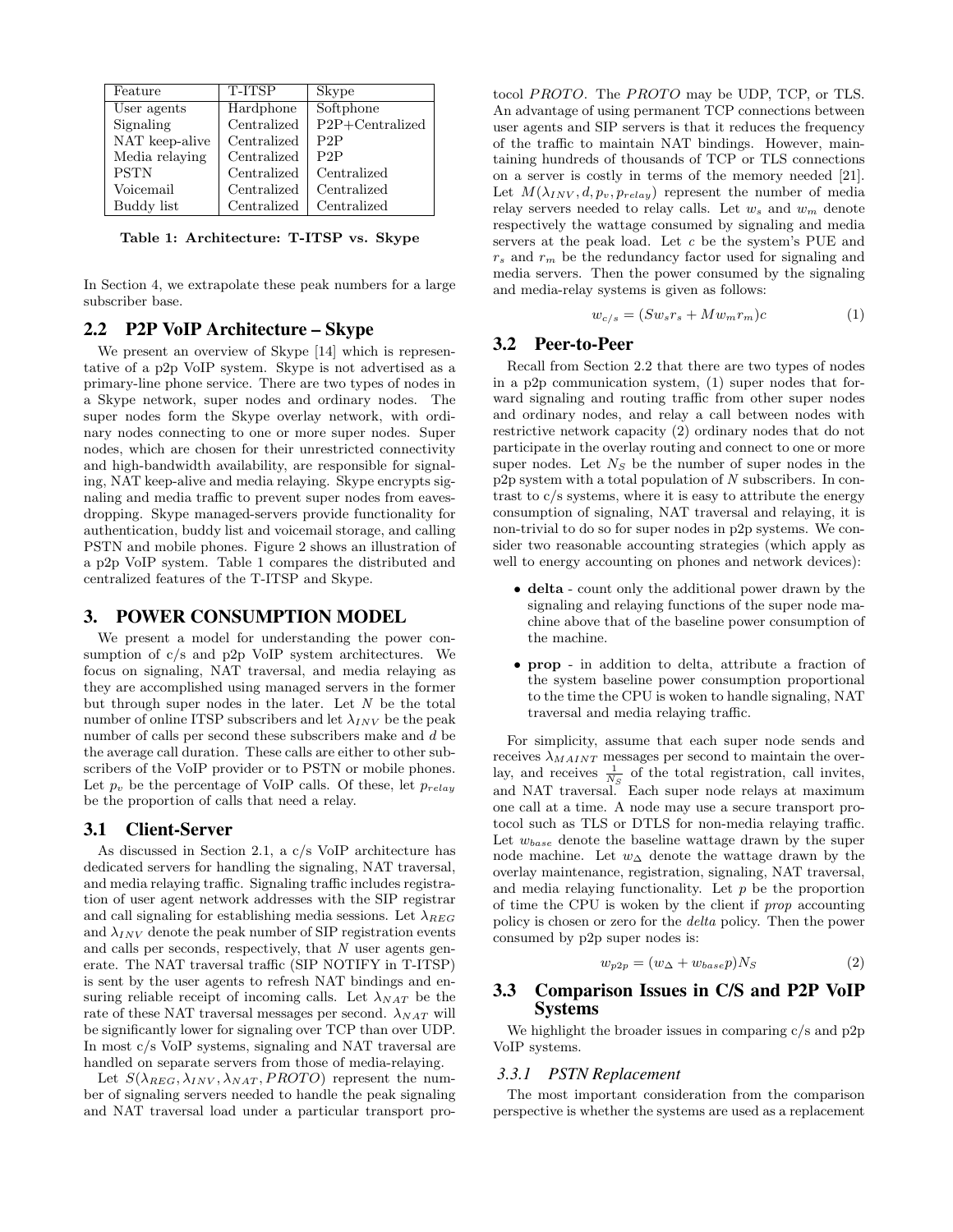for the always-on PSTN system. For an IP-based c/s or p2p system that replaces PSTN as the primary-line phone service, the user agents must always be reachable (or powered on) to receive incoming calls. The total energy consumed by such systems is the sum total of the energy consumed by always-on user agents and servers if any.

In contrast, systems like Google Talk and Skype run as a software application on a desktop, laptop, or a mobile device. When comparing these architectures, it is important that we examine the power consumed by the machines providing the core functionality (servers in  $c/s$ , super nodes in  $p2p$ ) and not the difference in energy consumed by the user agents.

#### *3.3.2 Network Costs*

C/S and p2p communication systems have a different network footprint as in the later, nodes (or user agents) have to exchange data to maintain the p2p network. Edge and core routers likely incur an energy cost for forwarding traffic for p2p and c/s communication systems. However, these costs are harder to quantify as the edge and core routers are always on. Although, an analysis similar to [17] can be used, we focus on quantifying the energy usage of the system itself and not the network.

## 4. MEASUREMENTS & RESULTS

In this section, we describe a set of experiments for measuring selected components of c/s VoIP infrastructure and Skype. Our power measurements were taken using a Wattsup .NET power meter [13]. The meter provides 0.1W precision and claims accuracy to 1.5% of the measured value.

## 4.1 Client-Server SIP System

Based on the architecture and load information of T-ITSP, we set up a test bed comprising of two servers, the first for handling signaling and NAT traversal workload, and the other for handling media relaying. Our goal was to measure the power consumption of these servers under peak load, and extrapolate the number of servers needed and the power consumed based on peak workload, using the model developed in Section 3.1. Although, this extrapolation may be considered an over simplification, it still provides useful insights into the energy consumed by large scale c/s VoIP systems.

#### *4.1.1 Testbed Overview*

The SIP server machine is a Dell PowerEdge 1900 server [2] with two quad-core 2.33 GHz Intel Xeon X5345 processors and 4 GB of memory. It is connected to load-generators with two Intel 82545GM Gigabit Ethernet controllers. The machine has 6 fans. It runs Debian Squeeze (snapshot from 26th February 2010) with Linux kernel 2.6.32. We installed the latest version of SIP-Router, an open source SIP server [8] on the machine and configured it with all the features an ITSP operating in the public Internet would need to use. The SIP server is configured to use 2.5 GB of memory and 16 processes (2 per core). We use MySQL 5.1.41-3 (from a Debian package) configured with 2 GB of query cache. We use SIPp [9] version 3.1.r590-1 to generate SIP traffic according to the model described in Section 2.1.1.

For RTP relay tests we used an IBM HS22 blade server [4] with 5 blades installed. One of the blades was used as an RTP relay server; remaining 4 blades and another two desktop-class PCs were used as RTP load generators. Each blade has two Intel Xeon quad-core CPUs running at 2.9 GHz and a 10 GigE Intel NIC with multiple hardware transmission and receive queues and Linux 2.6.31 kernel. We used the latest version of iptrtpproxy [5], a kernel-level RTP relay. The software relays RTP packets using iptables rules. We used a modified version of SEMS [7] to generate a large number of simultaneous RTP sessions.

#### *4.1.2 SIP Server Measurements*

We performed a number of measurements to figure out the maximum number of subscribers our SIP server can support. We desire to determine the maximum load on this server in three configurations: (1) signaling and NAT keepalive (SIP NOTIFY) traffic carried over UDP as described in Section 2.1.1; (2) signaling traffic over UDP but without any SIP NOTIFY traffic; (3) signaling traffic over permanent TLS connections. The first configuration allows us to reason about the maximum ITSP-like workload a server can handle. The second configuration provides insights into peak ITSP-like signaling workload a server can handle, assuming there were no NATs. The third configuration is helpful from the perspective of comparing T-ITSP to Skype as Skype uses a TLS-like protocol to encrypt signaling and media traffic.

Before running any tests, we provisioned the database of the SIP server with 1 M unique subscribers. The baseline consumption of the server is 160W. The machine has 6 fans; each fan consumes 10W when running at full speed. The power consumption when all fans are removed and the machine is idle is 145W. To see how CPUs contribute to the overall power consumption of the machine, we run 8 cpuburn [1] processes (one per core). The machine consumes 332W when all cores are fully utilized.

For the first configuration, we found out that our server could handle T-ITSP's traffic mix for approximately 0.5 M users. Under this load, the number of calls  $(\lambda_{INV})$ , registrations ( $\lambda_{REG}$ ), and NAT keep-alives ( $\lambda_{NAT}$ ) events per second were 75, 166, 33 k, respectively, and the server consumes  $(w_s)$  210W. For the second configuration, in which there is no NAT traversal traffic, we found that our server could handle load for approximately 1 M subscribers. *w<sup>s</sup>* was 190W.

For the third configuration (signaling over TLS) there was no need to exchange frequent keep-alive messages over TCP connections to keep NAT bindings open, so  $\lambda_{NAT}$  was 0. With SIP over TLS, the SIP server uses  $61$  kB of memory per connection and one connection is needed per user agent. Consequently, memory becomes our bottleneck and a maximum of 43 k simultaneously connected user agents can be supported on a single SIP server. *w<sup>s</sup>* was 209W.

Based on these measurements, we extrapolate the number of servers needed for these configurations in Table 2. Compared to the first configuration, observe that eliminating the keep-alive traffic reduces the number of servers by half in the second configuration. Although the number of signaling servers needed for the third configuration increases approximately by a factor of 12 as compared to the first configuration, we believe that such limitation can be addressed by tuning SSL buffer, by increasing memory in our server or by using hardware SSL accelerators. We are addressing this issue in our ongoing work.

#### *4.1.3 Media Relay Server*

We managed to saturate the IBM blade with 15,000 simultaneous calls. Each call has a bit rate of 64 kbit/s or an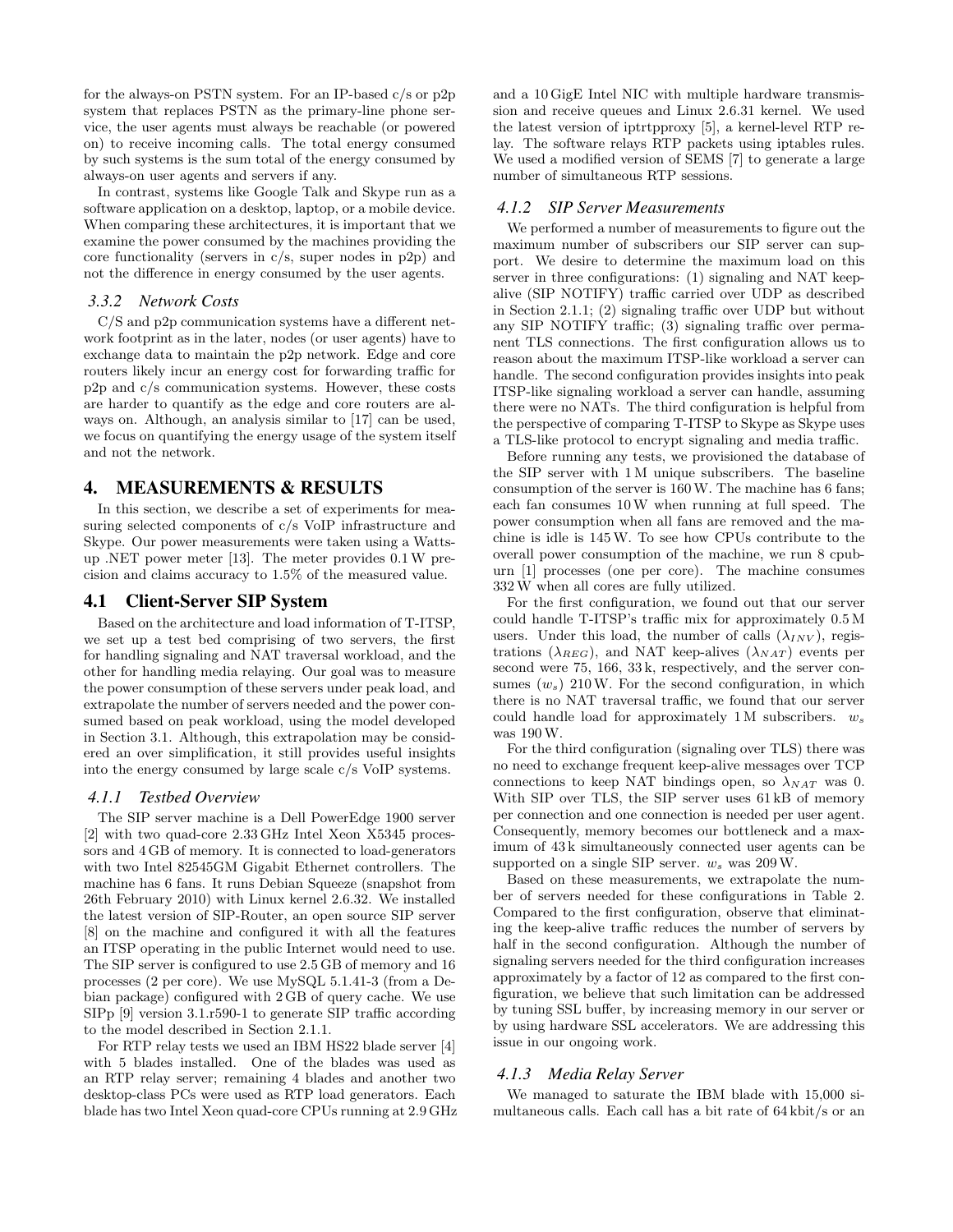| Transport  | NAT keep-alive | 100k | 1 M | 10 M | 100 M |
|------------|----------------|------|-----|------|-------|
| UDP        | YES            |      |     | 20   | 200   |
|            | NOTIFY/s       |      |     |      |       |
| UDP        | NΟ             |      |     | 10   | 100   |
| <b>TLS</b> | NΟ             |      | 25  | 250  | 2500  |

**Table 2: Signaling servers needed, by configuration.**

| % relayed calls | $100\,\mathrm{k}$ | M | 10 <sub>M</sub> | 100 <sub>M</sub> |
|-----------------|-------------------|---|-----------------|------------------|
| 0%              |                   |   |                 |                  |
| $30\%$          |                   |   | 10              | 96               |
| 100%            |                   |   | 32              | 320              |

**Table 3: Media servers needed when relayed calls are 0%, 30%, and 100% of ITSP-ITSP calls.**

aggregate bit rate of 960 Mbit/s. At this rate, the resource bottleneck appeared to be a single CPU core overloaded by ksoftirqd kernel thread. It is likely that even greater call volumes could be relayed by optimizing the multi-core scheduling of this machine using techniques such as [15]. At this workload, the media relay server consumed approximately  $240 \,\mathrm{W}$  ( $w_m$ ). In Table 3, we extrapolate the number of relay servers needed as a function of user population and the number of calls that need relaying.

#### *4.1.4 Hardware SIP Phones*

We also performed measurements to determine the power consumption of a variety of SIP-based hardphones. We found that phones consume between 3W to 6W and observed that the phone power consumption does not change when placing a voice call.

#### 4.2 Skype

We attempted to measure Skype's energy use as a softphone and as a super node.

#### *4.2.1 Softphone*

For several desktop machines running Windows XP and Windows 7, we did not observe any discernible change in the machine baseline power consumption when Skype was idle. The non-discernible change in the power draw when Skype is idle is partially attributed to the power meter we used which can only measure power up to tenth of a watt with an accuracy of 1.5%. When placing a voice call, we found that on average Skype consumes between 6W to 8W on a Windows XP and Windows 7 desktop machine. Similarly, for a video call, Skype consumed between 10W to 20W. For laptop machines running Windows XP and Max OS X, we found that Skype, on average, consumed between 1-2W when placing a voice call. As with the desktop machines, Skype did not cause any discernible power increase when idling. We observed similar power draw behavior for other SIP-based software clients.

#### *4.2.2 Super Node*

Measuring Skype's energy draw as a super node is not straightforward. First we need a machine to transition to super node status. Since the Skype client itself decides whether to become a super node, we can only encourage this decision to be made by ensuring that the node has a public IP address, has sufficient bandwidth, and is lightly



**Figure 3: (a) kWh per month of running signaling and media servers as a function of number of subscribers based on T-ITSP workload (b) kWh per month of running a c/s and p2p system on a hardphone. The c/s kWh numbers include servers and hardphones.**

loaded (which we desired anyway given that we were trying to isolate what we assumed Skype's relatively low power consumption amidst the noise of the machine's hardware and OS). To this end, we ran a Skype client for a few hours on a machine with public IP address and good network connectivity. To determine if the Skype is relaying a call, we performed measurements using a traffic sniffer running on another machine which is connected to the same hub as the Skype machine. We assume a call is being relayed if the bit-rate was above a threshold [22]. Although, our meter readings indicated that there was a non-zero power increase, the difference measured was smaller than the measurement error reported by the power meter. Determining when a super node is handling signaling traffic is even harder to detect, and the power draw per event lasts for a shorter interval and is likely smaller in magnitude. We hope to address these challenges in future work. We did find that the machine can go to sleep when Skype is acting as a super node and relaying the call. The calls were either dropped or transferred to another relay; however, it is impossible for us to ascertain the status of those calls due to the closed nature of the Skype network.

## 5. DISCUSSION

Our model and measurements enable us to compute the power consumption of signaling, NAT keep-alives, and media relaying in c/s and p2p systems. Recall that for the T-ITSP workload that include signaling and NAT keep-alive traffic over UDP, our SIP server can handle this workload for 500 k subscribers, and consumes  $210 W(w<sub>S</sub>)$  under peak load. The RTP relay server under test consumed 240W  $(w_M)$  and can relay 15 k calls, with each call having a bitrate of 64 kbit/s. The number of active calls in the system for 500 k users are 24 k (extrapolating the number of active calls for 100 k users), requiring two relay servers to handle this load (one server can handle 15 k calls). Depending on the actual deployment, not all calls need relaying. Our conversations with various VoIP system providers suggest that using NAT traversal techniques like ICE [18] will likely bring down the relayed sessions under 30%. When relaying 30% of the 24 k calls, only one relay server is needed. We compute  $w_{c/s}$  for both 100% and 30% relaying using our c/s model (equation (1)). We plug *c* (PUE) as 1.8, and  $r<sub>S</sub> = 1$  and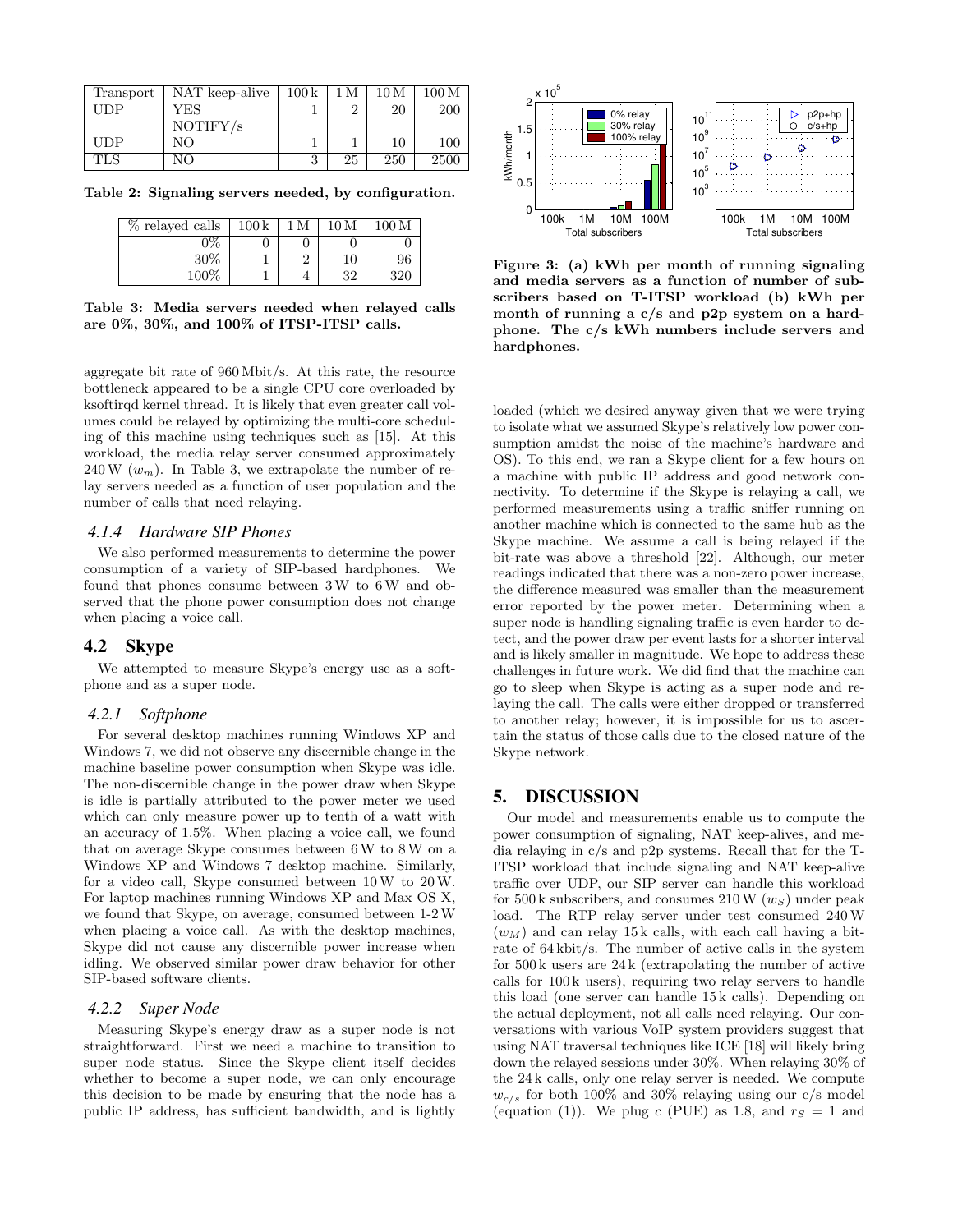$r_M = 1$  in our model. For 100% and 30% relaying, the computed  $w<sub>S</sub>$  is  $1.242 \text{ kW}$  and  $0.81 \text{ kW}$ , respectively. Observe that these numbers are approximate for the peak load and will be higher if the servers are under utilized.

Assuming delta accounting, p2p system will be more energy efficient than c/s when:

$$
w_{\Delta}N_S < w_{c/s} \tag{3}
$$

To solve (3) for  $w_{\Delta}$ , we need to estimate the total number of super nodes in the system that can process signaling, NAT keep-alive and media relaying traffic. We estimate the number of super nodes to be 1% of the total user population, meaning that in a population of 500 k user agents, 5 k are super nodes. This assumption is reasonable since if 30% of the 24 k active calls (7.2 k) need a relay, a super node roughly relays one complete call at any instant. Thus, the power consumption per super node,  $w_{\Delta}$ , is  $\frac{0.81 k}{5 k} = 0.162 W$ in order for  $c/s$  and p2p systems to be equivalent in terms of energy efficiency. When the servers are under utilized, say 50%,  $w_{\Delta}$  is twice its original value (0.324 W). The small value of *w*<sup>∆</sup> suggests that if the super nodes were to consume more power than this value in order to handle the signaling, NAT keep-alives, and media relaying workload, a p2p system using super nodes will become energy inefficient as compared to a c/s VoIP system.

Due to the low precision of our power meter, we are not able to ascertain if Skype super node and relaying power consumption is close to *w*∆. However, we speculate that the power consumed by super nodes and relays running on desktop machines may likely be close to the *w*<sup>∆</sup> calculated above. The reason is that the CPU of a relatively unloaded machine running a Skype super node or relay may be woken often to service these requests, thus incurring the small power draw to cause it to go above *w*∆. On the contrary, handling an additional job on a loaded server causes almost no additional CPU wakeups. We plan to measure the Skype super node and relaying functionality using more precise power meters.

Figure 3(a) plots the kWh per month for running signaling and NAT keep-alives over UDP, and media relay servers that was calculated using (1). The figure illustrates that media relaying due to restrictive NATs is highly wasteful in terms of energy consumption. As an example, the kWh consumption (and the total number of servers) is approximately reduced by a third compared to the scenario when all calls are relayed (from 15,000 kWh to 5,000 kWh approximately, for 10 million users). Table 2 indicates that the number of signaling servers can be reduced by a factor of two when there is no NAT keep-alive traffic. The difference highlights the fact that NATs make the VoIP system wasteful in terms of energy consumption (and of course in terms of bandwidth).

In a VoIP system that replaces PSTN as the primary phone service, the hardphones, that on average consume 5W, are always powered on. A question to ask is what is the relative power consumption of always on hardphones as compared with servers needed to handle peak load. In Figure 3(b), we plot the sum total of server and hardphone power consumption in kWh per month, denoted by 'c/s+hp'. We also plot the power consumption numbers for 'p2p+hp', in which servers contribute zero power. In both cases, the hardphone power draw was 5W. As shown, the hardphone power consumption dominates the total power consumption of the VoIP system.

## 6. POWER EFFICIENT VOIP SYSTEMS

In this section, we present a number of optimization techniques that could help to make c/s ITSP infrastructure and p2p VoIP systems more energy efficient. From private conversations with a number of c/s ITSPs we surveyed for this paper, it is evident that the power efficiency of their infrastructure has not been a concern so far. It is typically other items on the bill, such as Internet connectivity and PSTN related fees, that dominate the overall cost of running an ITSP system. Nevertheless, we learn that energy consumption related costs is the only component of the overall bill that is getting more expensive [6].

Some of the techniques for reducing energy waste in VoIP systems are:

- *•* Embed SIP user agents in the DSL/cable routers so that they can bypass the NAT inside the cable/DSL modem. The DSL/cable routers usually have a public IP address. Such embedded user agents will likely require no media relays and do not need to send NAT keep-alive traffic. This recommendation works well for user agents in a c/s VoIP system.
- *•* Use persistent TCP connections among the user agents (p2p) and between the user agents and the SIP server. Persistent TCP connections require significantly less keep-alive traffic for maintaining NAT bindings.
- *•* Use advanced NAT traversal techniques, such as ICE [18] to allow user agents to detect network conditions and use RTP relays managed by the ITSP only when absolutely required.

Techniques such as Wake-on-LAN and Wireless Multimedia Extensions [12] found in modern mobile computers may eventually lead to even more energy efficient always-on VoIP systems. Such devices could enter a power saving mode in periods of inactivity and be woken up remotely over the network upon arrival of an incoming call. Using power saving modes together with always-on VoIP is the focus of our ongoing work.

## 7. CONCLUSIONS & FUTURE WORK

We identified the key components that are implemented on servers in a c/s VoIP system and by super nodes in a p2p VoIP system (Skype). We presented a model for understanding power consumption of c/s and p2p VoIP systems. We performed a number of experiments to determine the server power consumption and number of servers needed for a given number of users and traffic load. Our models and measurements indicate that even when super nodes consume relatively small power for system operation, the p2p VoIP system can still be less energy inefficient than a c/s VoIP system. Our analysis and experiments showed that the presence of NATs is the main obstacle to building energy efficient VoIP systems. Our analysis also suggests that in c/s VoIP systems with always-on hardphones, the total power consumed is dominated by the power consumption of the hardphones.

In the future we plan to measure the power consumption of Skype clients in super node and client-only modes and investigate the impact of consolidated (relaying more than one call simultaneously) p2p media relays on overall system energy efficiency. In addition, we hope to build a model of